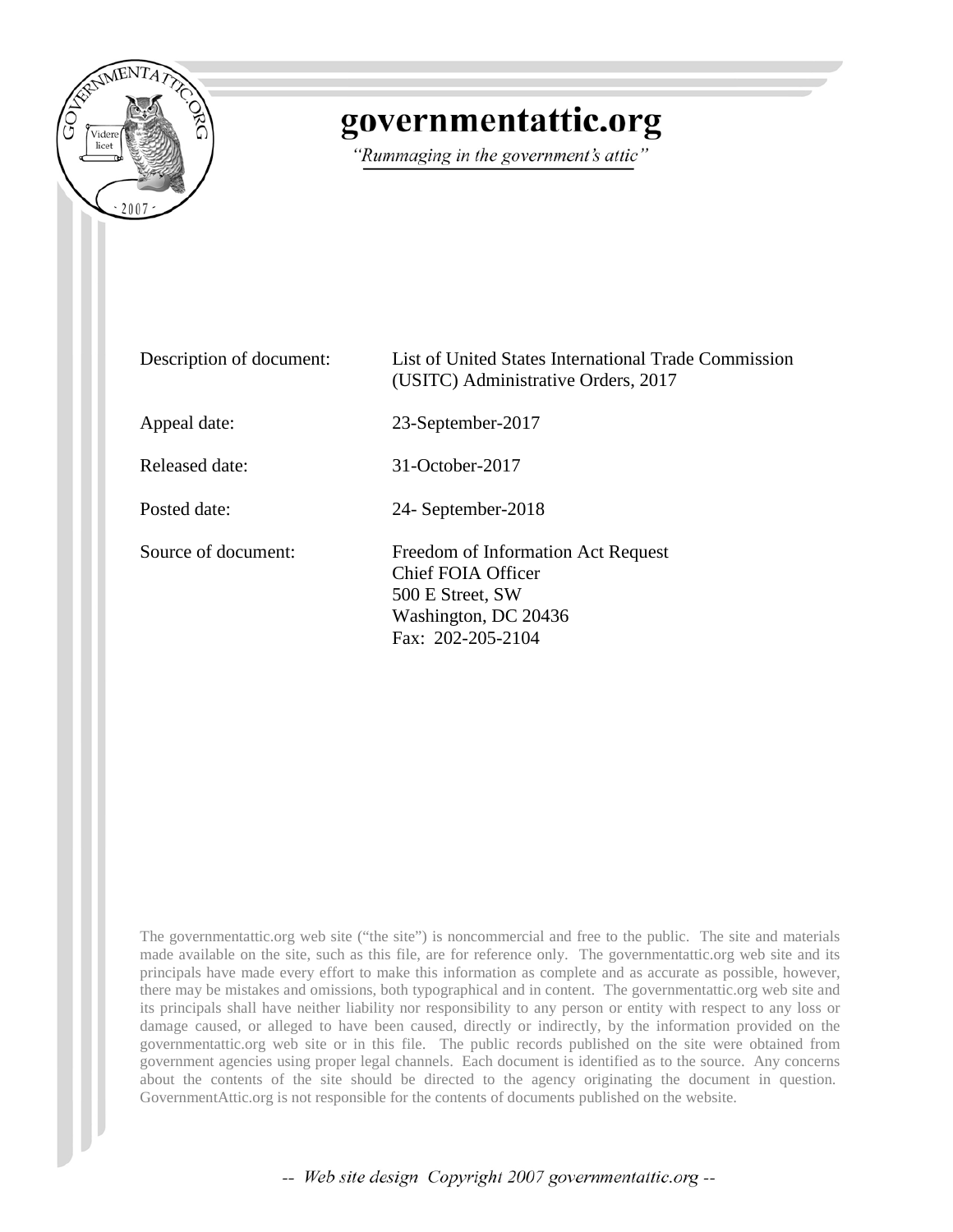Office of the Secretary



## UNITED STATES INTERNATIONAL TRADE COMMISSION

Washington, D.C. 20436

October 31, 2017

Re: Appeal of Response to Freedom of Information Act (FOIA) Request 17-47

The Commission has considered the FOIA appeal set forth in your letter to the Chairman dated September 23, 2017, received on October 2, 2017. The Commission has determined to grant your appeal.

By letter dated September 20, 2017, the Secretary responded to your FOIA Request (No. 17-47), and under Exemption 2 (5 U.S.C. 552(b)(2)), withheld the Commission's listing of Administrative Orders from 2012 to the present. In your appeal, you requested that the Commission review the Secretary's denial.

A further review of the records withheld by the Secretary has resulted in a determination that the withheld record may be disclosed. Although the Commission has determined that Exemption 2 could be applied to portions of the listing, it is releasing the list of Administrative Orders from 2012 to the present in full. With regards to your request for Administrative Procedures, the Commission's search revealed that no records are maintained in a category of that name. Nonetheless, the Commission is providing a listing of its Directives (which are internal documents that set forth Commission policies and procedures) issued from 2012 to the present.

If you need any further assistance or would like to discuss any aspect of your request please do not hesitate to contact our FOIA Public Liaison Jacqueline Gross at 202-205-2595 or foia.se.se $@$ usitc.gov.

You are hereby advised of your right to seek judicial review of the Commission's determination in the United States District Court pursuant to 5 U.S.C. §  $552(a)(4)(B)$ .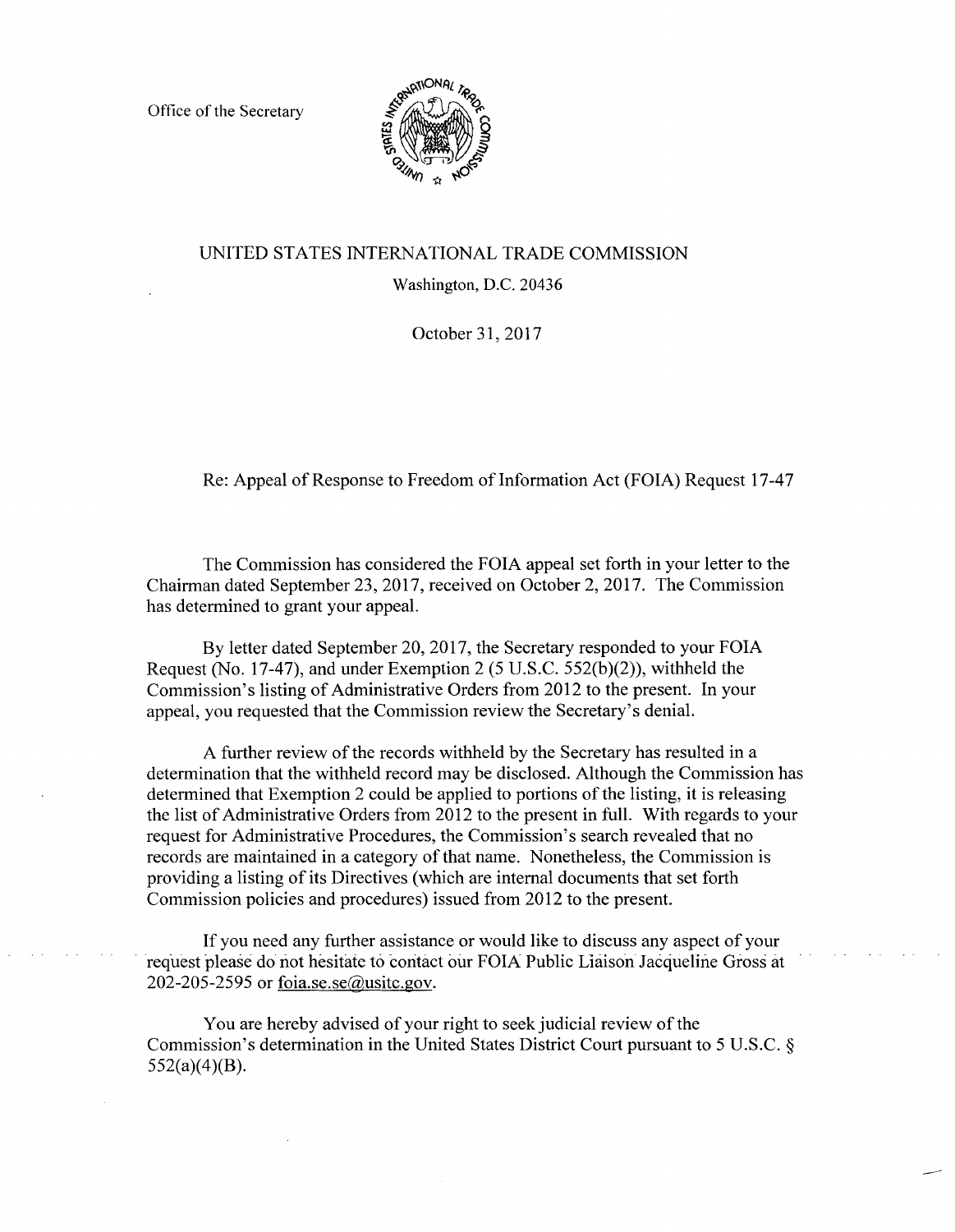Page 2

Both the Office of Government Information Services (OGIS) and our FOIA Public Liaison offer mediation services to resolve disputes between FOIA requesters and Federal agencies as a non-exclusive alternative to litigation. Using OGIS services does not affect your right to pursue litigation. You may contact OGIS in any of the following ways:

By Mail:

Office of Government Information Services National Archives and Records Administration 8601 Adelphi Road-OGIS, College Park, MD 20740-6001

By email:

ogis@nara.gov

By telephone or fax:

202-741-5770 202-741-5769 (fax) Toll-free: 1-877-684-6448.

By Order of the Commission

 $\epsilon$ 

Lisa R. Barton Secretary to the Commission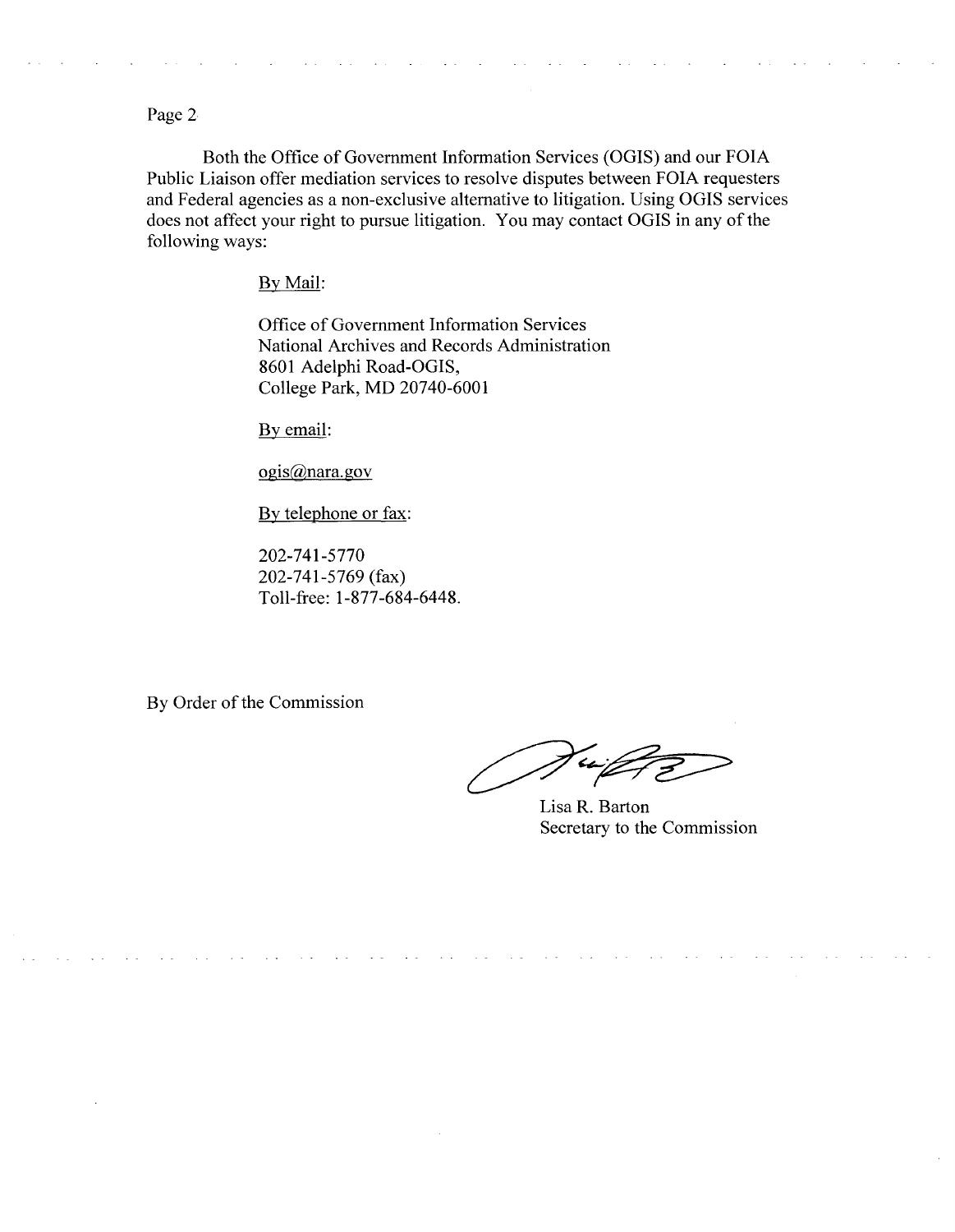| <b>Administrative Order Number</b> | <b>Administrative Order Name</b>                           |  |  |  |
|------------------------------------|------------------------------------------------------------|--|--|--|
| 12-01                              | Organizational Changes - Changes to                        |  |  |  |
|                                    | <b>Administrative Order 11-15</b>                          |  |  |  |
| 12-02                              | <b>Chief Operating Officer - Designation</b>               |  |  |  |
| 12-03                              | Performance Improvement Officer - Designation              |  |  |  |
| 12-04                              | <b>Agency Acceptance of Holiday Party Invitations</b>      |  |  |  |
| 12-05                              | Labor-Management Partnership Council                       |  |  |  |
|                                    | Membership                                                 |  |  |  |
| 12-06                              | Renaming the Natural Resources and Metals                  |  |  |  |
|                                    | Division                                                   |  |  |  |
| 12-07                              | Organizational Changes - Office of the Chief               |  |  |  |
|                                    | <b>Financial Officer</b>                                   |  |  |  |
| 12-08                              | Procedures for Performance Measurement,                    |  |  |  |
|                                    | Verification, and Validation                               |  |  |  |
| 12-09                              | <b>Occupational Safety and Health Program</b>              |  |  |  |
| 12-10                              | Labor-Management Occupational Safety and                   |  |  |  |
|                                    | Health Committee - Change in Membership                    |  |  |  |
| $12 - 11$                          | <b>Procurement Functions</b>                               |  |  |  |
| $12 - 12$                          | <b>Competition Advocate - Designation</b>                  |  |  |  |
| $12 - 13$                          | <b>Litigation Holds</b>                                    |  |  |  |
| $12 - 14$                          | Law Library Check-In and Check-Out Procedures              |  |  |  |
| $12 - 15$                          | <b>Executive Resources Board - Change in</b><br>Membership |  |  |  |
| 12-16                              | Incentive Awards Committee - Change in                     |  |  |  |
|                                    | Membership                                                 |  |  |  |
| $12 - 17$                          | <b>Designated Agency Ethics Official</b>                   |  |  |  |
| $12 - 18$                          | Travel Official - Designation                              |  |  |  |
| 13-01                              | Staffing in Commissioners Offices for FY 2013 - FY<br>2014 |  |  |  |
| 13-02                              | <b>Executive Management Council - Charter</b>              |  |  |  |
| 13-03                              | <b>Standing Management Committees - Charter</b>            |  |  |  |
| 13-04                              | <b>Acceptance of Holiday Party Invitations</b>             |  |  |  |
| 13-05                              | Information Technology Committee-Charter                   |  |  |  |
| 13-06                              | Labor-Management Occupational Safety and                   |  |  |  |
|                                    | Health Committee - Change in Membership                    |  |  |  |
| 13-07                              | Changes in Membership of the SES Performance               |  |  |  |
|                                    | Review Board (PRB)                                         |  |  |  |
| 13-08                              | <b>Designated Agency Ethics Official</b>                   |  |  |  |
| 13-09                              | 13-09 Authorization of Partial Subsidy for                 |  |  |  |
|                                    | <b>Employee Parking and Significant Impairment</b>         |  |  |  |
|                                    | <b>Determination - Number Corrected</b>                    |  |  |  |
| 14-01                              | <b>Designated Agency Ethics Official</b>                   |  |  |  |
| 14-02                              | Executive Resources Board (ERB) - Change in                |  |  |  |
|                                    | Membership                                                 |  |  |  |
| 14-03                              | Performance Review Board (PRB) - Changes in                |  |  |  |
|                                    | Membership                                                 |  |  |  |

 $\hat{\mathcal{A}}$ 

 $\ddot{\phantom{0}}$ 

 $\sigma_{\rm{eff}}$ 

 $\epsilon$ 

 $\cdot$ 

 $\bar{\phantom{a}}$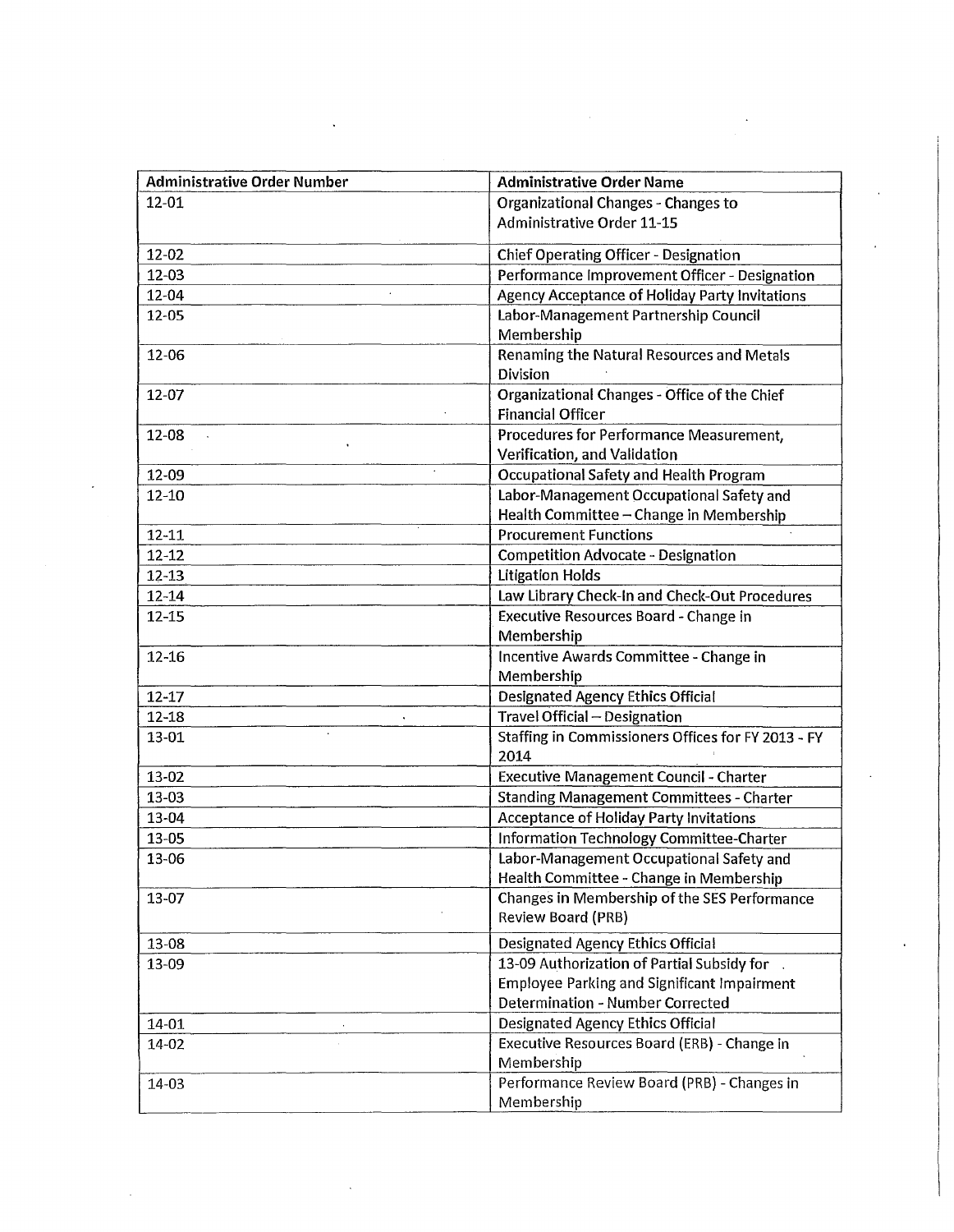| 14-04 | Agency Acceptance of Holiday Party Invitations          |  |  |
|-------|---------------------------------------------------------|--|--|
| 14-05 | Waiver of Recovery of Overpayments                      |  |  |
| 14-06 | Designation - Authority to Make Determinations          |  |  |
|       | on Waiver of Recovery of Overpayments                   |  |  |
| 14-07 | Organizational Changes - OAS and CFO                    |  |  |
| 14-08 | <b>Chief Operating Officer - Designation</b>            |  |  |
| 14-09 | <b>Procedures for Performance Measurement</b>           |  |  |
|       | Verification and Validation                             |  |  |
| 14-10 | Senior Official for Overseeing Classified               |  |  |
|       | Information Sharing and Safeguarding Efforts -          |  |  |
|       | Designation                                             |  |  |
| 14-11 | Executive Resources Board - Change in                   |  |  |
|       | Membership                                              |  |  |
| 15-01 | Labor-Management Occupational Safety and                |  |  |
|       | Health Committee - Change in Membership                 |  |  |
| 15-02 | <b>Privacy Breach Notification Policy</b>               |  |  |
| 15-03 | Agency Acceptance of Holiday Party Invitations          |  |  |
| 15-04 | Rule Waiver Concerning Participation in APO             |  |  |
|       | <b>Breach Investigations</b>                            |  |  |
|       | Staffing in Commissioners' Offices for FY 2015 and      |  |  |
| 15-05 | FY 2016                                                 |  |  |
|       |                                                         |  |  |
| 15-06 | Authorizing Official for Information Systems -          |  |  |
|       | Designation                                             |  |  |
| 15-07 | Organizational Changes - Office of the Chief            |  |  |
|       | <b>Information Officer</b>                              |  |  |
| 15-08 | Insider Threat Detection Program and                    |  |  |
|       | <b>Implementation Framework</b>                         |  |  |
| 15-09 | Designation - Senior Accountable Officer for            |  |  |
|       | <b>Employee Engagement AC</b>                           |  |  |
| 16-01 | <b>Acknowledgement and Disclaimer Provisions</b>        |  |  |
|       | Regarding Disclosure of CBI or BPI                      |  |  |
| 16-02 | Agency Acceptance of Holiday Party Invitations          |  |  |
| 16-03 | <b>USITC Phased Retirement Program Final</b>            |  |  |
| 16-04 | <b>USITC Physical Security Program</b>                  |  |  |
| 16-05 | <b>USITC Personnel Security and Suitability Program</b> |  |  |
| 16-06 | Amended Authorization of Partial Subsidy for            |  |  |
|       | <b>Employee Parking</b>                                 |  |  |
| 16-07 | <b>Executive Resources Board - Change in</b>            |  |  |
|       | Membership                                              |  |  |
| 17-01 | Changes in Membership of the SES Performance            |  |  |
|       | Review Board (PRB)                                      |  |  |
| 17-02 | Agency Acceptance of Holiday Party Invitations          |  |  |
| 17-03 | Agency Acceptance of Food and Refreshment               |  |  |
|       | Offered to Employees by Host Companies while on         |  |  |
|       | <b>Investigative Field Trips</b>                        |  |  |
| 17-04 | Cancellation of Directives 1025.0 1031.1 and            |  |  |
|       | 1032.0                                                  |  |  |
|       |                                                         |  |  |

 $\sim$ 

 $\label{eq:2} \frac{1}{\sqrt{2}}\sum_{i=1}^n\frac{1}{\sqrt{2}}\sum_{i=1}^n\frac{1}{\sqrt{2}}\sum_{i=1}^n\frac{1}{\sqrt{2}}\sum_{i=1}^n\frac{1}{\sqrt{2}}\sum_{i=1}^n\frac{1}{\sqrt{2}}\sum_{i=1}^n\frac{1}{\sqrt{2}}\sum_{i=1}^n\frac{1}{\sqrt{2}}\sum_{i=1}^n\frac{1}{\sqrt{2}}\sum_{i=1}^n\frac{1}{\sqrt{2}}\sum_{i=1}^n\frac{1}{\sqrt{2}}\sum_{i=1}^n\frac{1$ 

 $\mathcal{L}^{\text{max}}_{\text{max}}$ 

 $\sim 10^{-1}$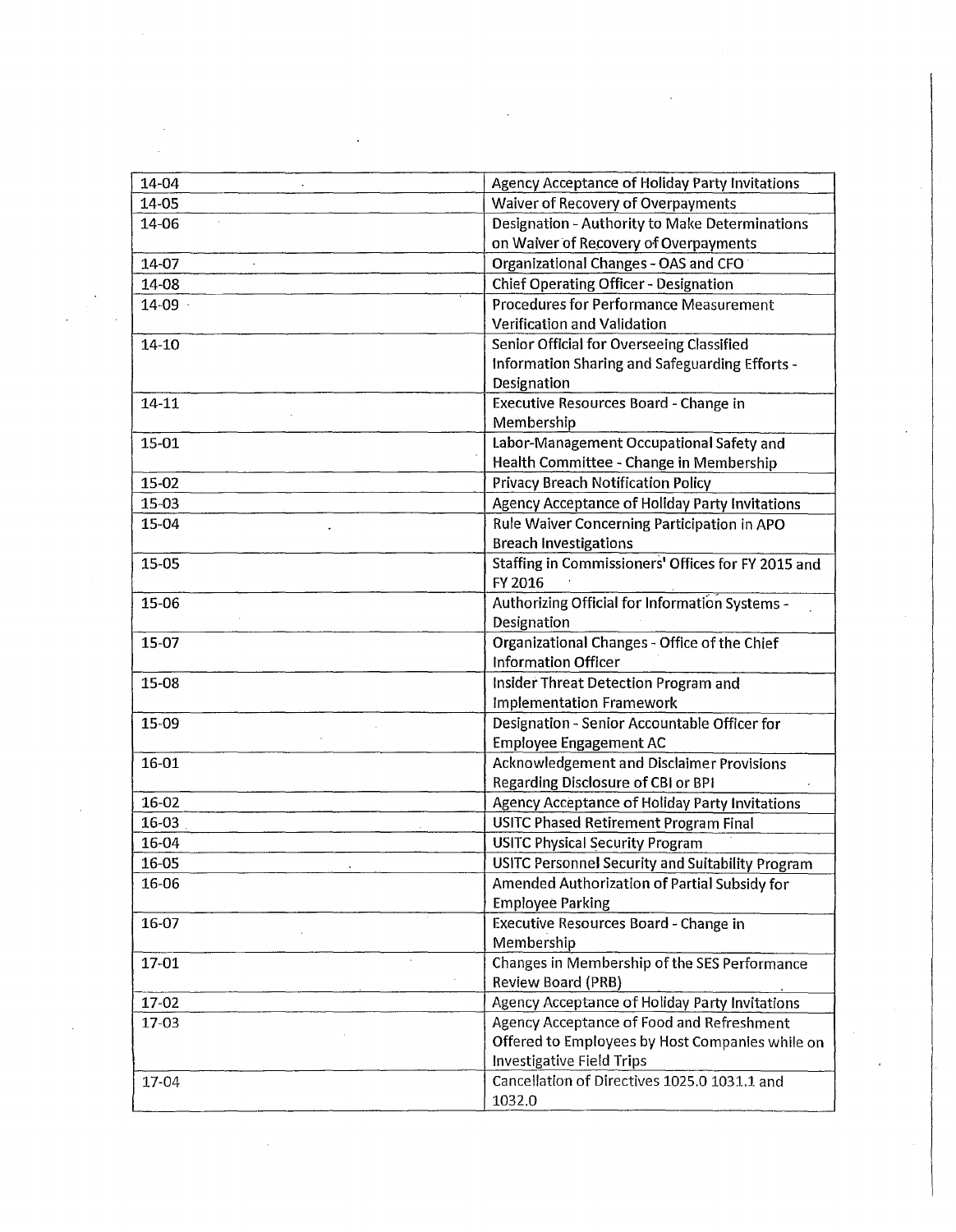| 17-05     | Cancellation of Administrative Order 03-02         |
|-----------|----------------------------------------------------|
|           | <b>Organizational Changes</b>                      |
| 17-06     | <b>Designation - Competition Advocate</b>          |
| $17 - 07$ | Cancellation of Directives 3050.0 3051.0 3350.1    |
|           | 3550.3 3555.1 3605.0 and 4205.0                    |
|           |                                                    |
| 17-08     | Joyce Rylyk Health and Fitness Program             |
| 17-09     | Staffing in Commissioners' Offices for FY 2017     |
| $17-10$   | <b>Executive Resources Board - Change in</b>       |
|           | Membership                                         |
| $17 - 11$ | Administrative Order 17-11 Designation - Senior    |
|           | <b>Accountable Official for Cybersecurity Risk</b> |
|           | Management                                         |
| $17 - 12$ | Privacy Breach Response Policy                     |
| $17-13$   | Details of Employees Involving Competitive and     |
|           | <b>Excepted Service Positions</b>                  |
| 17-14     | Details Involving Senior Executive Service (SES)   |
|           | <b>Positions</b>                                   |

 $\label{eq:2.1} \mathcal{L}(\mathcal{L}^{\text{max}}_{\mathcal{L}}(\mathcal{L}^{\text{max}}_{\mathcal{L}})) \leq \mathcal{L}(\mathcal{L}^{\text{max}}_{\mathcal{L}}(\mathcal{L}^{\text{max}}_{\mathcal{L}}))$ 

 $\label{eq:2.1} \frac{1}{\sqrt{2\pi}}\left(\frac{1}{\sqrt{2\pi}}\right)^{2} \left(\frac{1}{\sqrt{2\pi}}\right)^{2} \left(\frac{1}{\sqrt{2\pi}}\right)^{2} \left(\frac{1}{\sqrt{2\pi}}\right)^{2} \left(\frac{1}{\sqrt{2\pi}}\right)^{2} \left(\frac{1}{\sqrt{2\pi}}\right)^{2} \left(\frac{1}{\sqrt{2\pi}}\right)^{2} \left(\frac{1}{\sqrt{2\pi}}\right)^{2} \left(\frac{1}{\sqrt{2\pi}}\right)^{2} \left(\frac{1}{\sqrt{2\pi}}\right)^{2$ 

 $\label{eq:2.1} \frac{1}{\sqrt{2}}\sum_{i=1}^n\frac{1}{\sqrt{2}}\sum_{i=1}^n\frac{1}{\sqrt{2}}\sum_{i=1}^n\frac{1}{\sqrt{2}}\sum_{i=1}^n\frac{1}{\sqrt{2}}\sum_{i=1}^n\frac{1}{\sqrt{2}}\sum_{i=1}^n\frac{1}{\sqrt{2}}\sum_{i=1}^n\frac{1}{\sqrt{2}}\sum_{i=1}^n\frac{1}{\sqrt{2}}\sum_{i=1}^n\frac{1}{\sqrt{2}}\sum_{i=1}^n\frac{1}{\sqrt{2}}\sum_{i=1}^n\frac$ 

 $\mathcal{L}^{\text{max}}_{\text{max}}$ 

 $\mathcal{L}^{\text{max}}_{\text{max}}$ 

 $\label{eq:2.1} \frac{1}{\sqrt{2}}\sum_{i=1}^n\frac{1}{\sqrt{2\pi}}\sum_{i=1}^n\frac{1}{\sqrt{2\pi}}\sum_{i=1}^n\frac{1}{\sqrt{2\pi}}\sum_{i=1}^n\frac{1}{\sqrt{2\pi}}\sum_{i=1}^n\frac{1}{\sqrt{2\pi}}\sum_{i=1}^n\frac{1}{\sqrt{2\pi}}\sum_{i=1}^n\frac{1}{\sqrt{2\pi}}\sum_{i=1}^n\frac{1}{\sqrt{2\pi}}\sum_{i=1}^n\frac{1}{\sqrt{2\pi}}\sum_{i=1}^n\frac{$